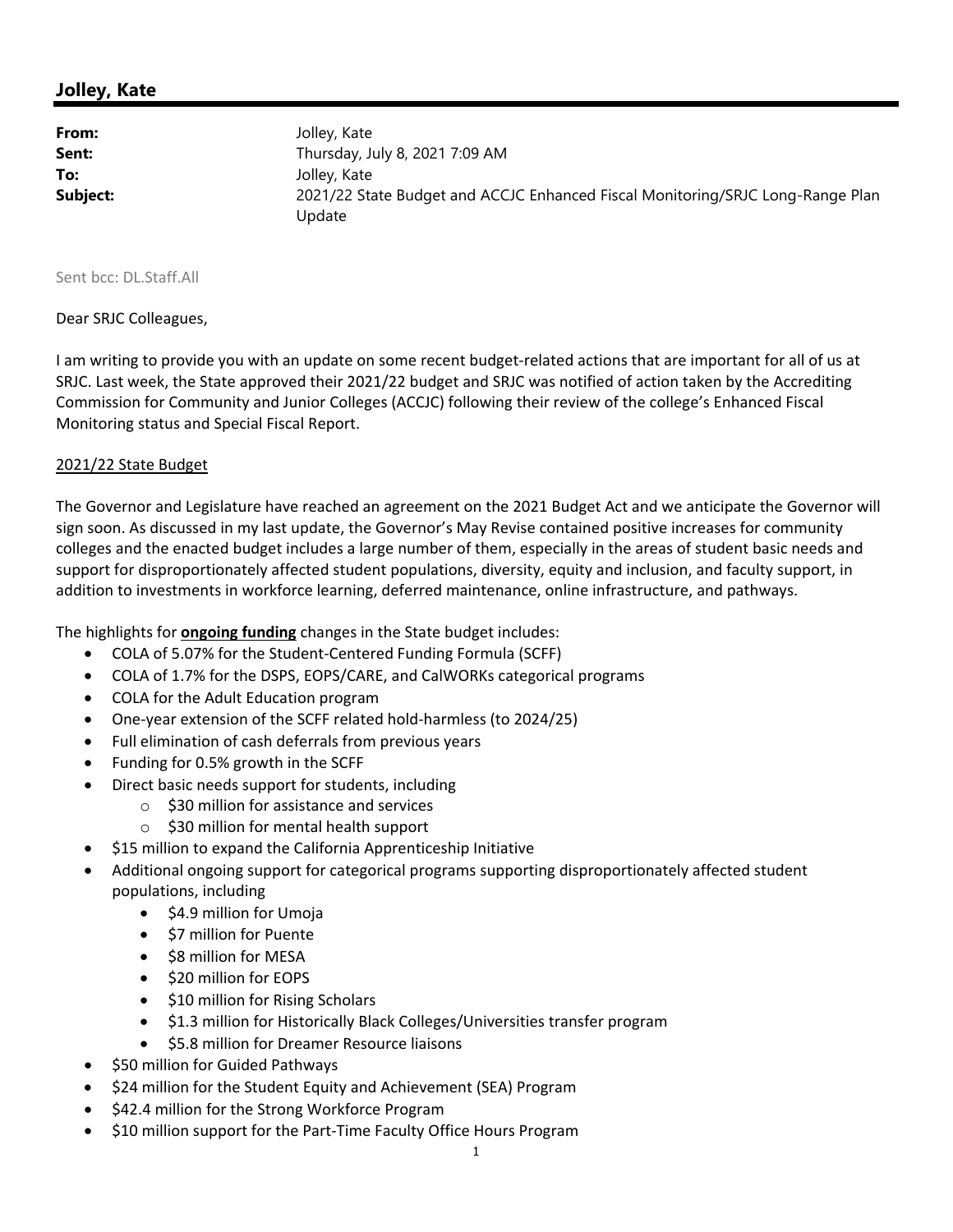● \$10 million to increase full-time faculty hiring

The highlights for **one‐time funding** changes in the State budget includes:

- \$0.6 million for anti‐racism initiatives
- \$5 million for implementation of the AB1460 ethnic studies requirement
- \$20 million to implement Equal Employment Opportunity best practices
- \$20 million for culturally competent professional development
- \$90 million support for the Part‐Time Faculty Office Hours Program
- \$250 million in emergency financial aid for students
- \$100 million for student recruitment and retention
- \$100 million to support student immediate/acute basic needs
- \$511 million in deferred maintenance funds
- \$10 million for a workgroup to plan and implement competency based education
- \$10 million to develop and implement common course numbering across the system
- \$500 million for student housing projects split with the CSU and UC Systems. The structure of the program will be decided this summer.

We do not yet know exactly how some of these changes will affect SRJC and we expect to receive more information from the state over the next few months.

## ACCJC Enhanced Fiscal Monitoring and Update on Long‐Range Plan

While the budget update is all good news, SRJC still has a long way to go to achieve fiscal stability. As we last updated you, the Accrediting Commission for Community and Junior Colleges (ACCJC) monitors annual fiscal reports using a rubric that assesses an institution's financial stability. Based upon that rubric, at its January 2021 meeting, the commission acted to place SRJC on enhanced fiscal monitoring, which required submission of a Fiscal Monitoring Special Report. The Fiscal Monitoring Special Report, and supporting evidence, provided an update on our progress with the Long‐Range Plan to Fiscal Stability (LRP) implementation, and the steps taken or planned to resolve the identified deficiencies.

We were recently notified that ACCJC reviewed the report at their June 2021 meeting and while they acted to accept the report, they are also requiring a **Special Fiscal Monitoring Site Visit** that will coincide with our Spring 2022 comprehensive review to ensure the continued implementation of the LRP. They also reminded us that **we must demonstrate that we are in full compliance with the standards and policies by February 2024**.

The development and implementation of the LRP in 2018/19 has proven effective to this point. I am proud to say we achieved our targeted reductions of \$15.4 million in the first three years of the plan, including \$4.3 million in reductions to class offerings, \$8.9 million in reductions to non-instructional staffing, and \$2.2 million in reductions to operating expenses. Much of this success is due to the dedication and collaboration of individual faculty, classified professionals, and administrators, and their constituent leaders across the college.

There is still much to do, the fire related emergency conditions waiver is set to expire next year and while we have requested another extension, we know there is a large reduction in funding ahead when that expires. Our LRP has planned reductions through the 2023/24 year so we are on track to meet the ACCJC February 2024 deadline, thus **it is critical** that we continue to follow the plan. As a reminder, we still have the following reductions to achieve:

- 2021/22 (current fiscal year) ‐ \$2.8 million in non‐instructional costs and \$500 thousand in operating costs
- 2022/23 \$2.1 million in non-instructional costs and \$500 thousand in operating costs
- 2023/24 \$1 million in non-instructional costs